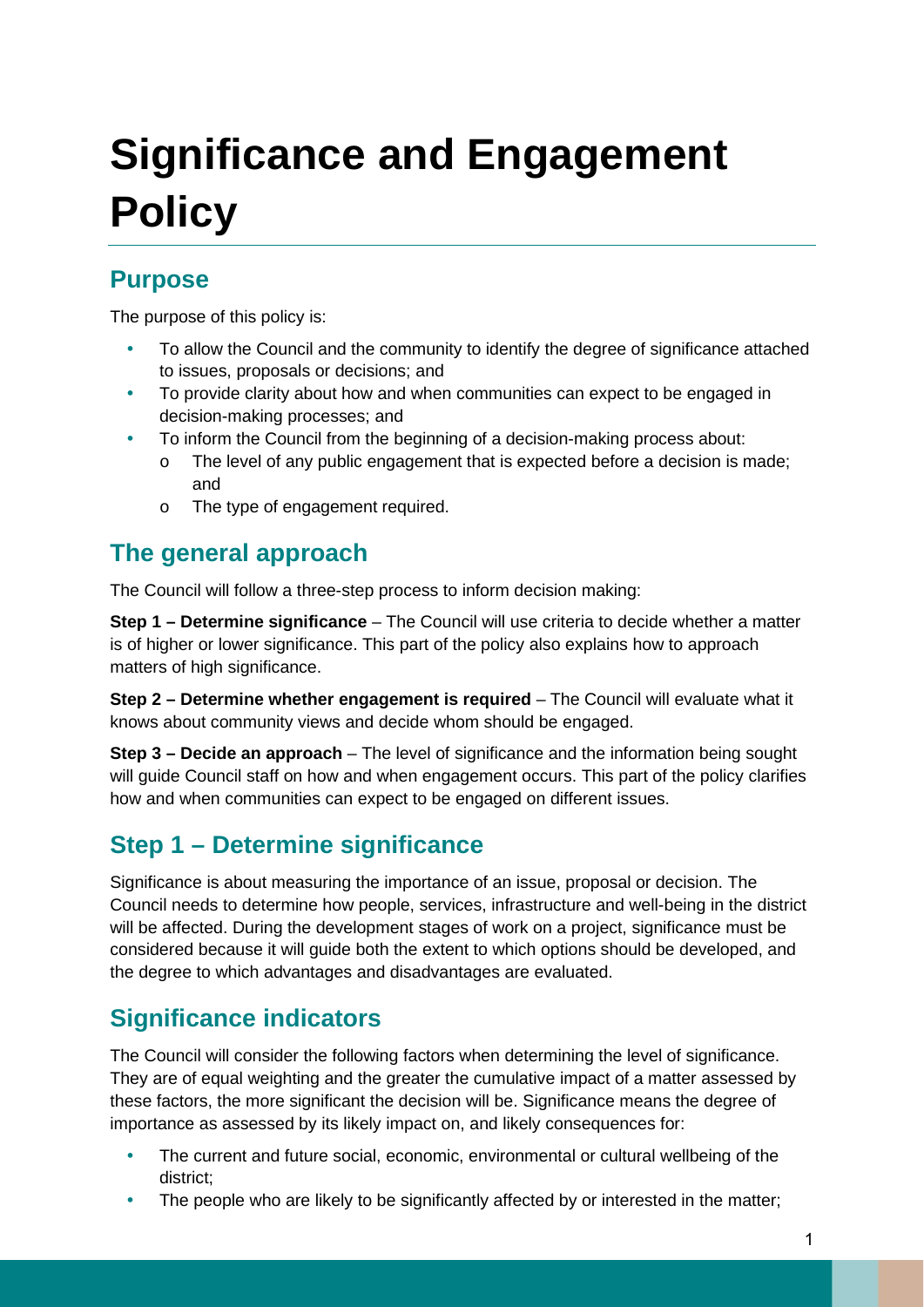- The financial, rating, resource and other cost impacts of the decision;
	- o Consider:
		- What is the likely increase in rates going to be from a decision?
		- Is this decision likely to significantly deplete financial reserves?
		- − Will the decision lead to an increased level of Council debt?
- The capacity of the Council to perform its role or maintain levels of service;
- The ownership or function of a strategic asset;
- Other situations where there is thought to be a strong community interest in a matter.

In considering these factors, the Council will also consider knowledge it has previously gained about community views.

# **Responding to significant matters**

If a matter is significant, Council reports must explain why. The statement will identify the factors that indicate that the decision is significant and the potential implications of a decision. Reports will also explore the range of community views that may exist and assess whether there is a need for further community engagement before a final decision is made.

# **Step 2 - Determine whether engagement is required**

# **When to engage**

#### **When it is required by legislation**

The Council will consider community views when it has a legislative requirement to do so (as set out by relevant legislation such as the Local Government Act 2002). Examples of when Council staff will identify community views include the adoption and amendment of both the Long-term Plan and changes to financial policies.

The Council is required at times to use a special consultative procedure, as set out in section 83 of the Local Government Act 2002. The special consultative procedure requires the Council to issue and widely distribute a proposal that is open for consultation for at least one month. This procedure may also be used for any other decision the Council wishes to consult on.

Some decisions can only be made if they are explicitly provided for in the Council's Longterm Plan. These decisions involve:

- Altering significantly the intended level of service provision for any significant activity undertaken by or behalf of the Council;
- Transferring the ownership or control of a strategic asset to or from the Council.

#### **Strategic assets**

Strategic assets are essential to the continued delivery of Council services or activities. The Council takes a whole-of-asset approach for groups or networks of strategic assets as opposed to listing each individual asset within a group. The Council also lists individual assets where these are thought to be of critical strategic significance to the district.

The Council considers strategic assets to be:

The roading network as a whole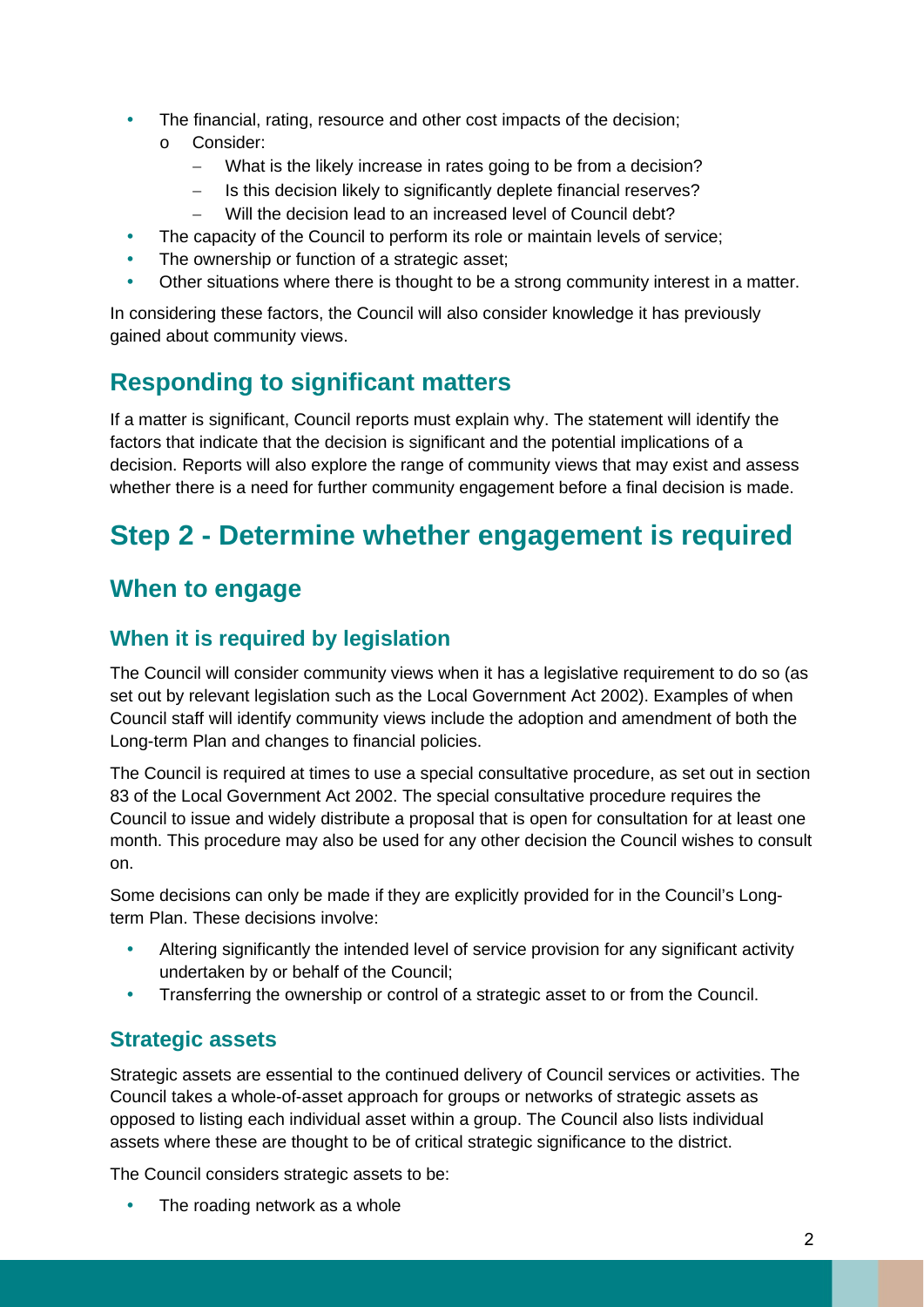- The three waters network as a whole
- The Council's waste assets portfolio as a whole
- The Council's portfolio of reserves as a whole
- Molyneux Pool and Cromwell Pool
- Alexandra Airport
- Molyneux Stadium
- The Council's portfolio of elderly persons housing as a whole
- The Council's portfolio of cemeteries as a whole
- The Council's portfolio of libraries as a whole.

#### **When it relates to a significant matter**

The Council will identify community views whenever a 'significant decision' needs to be made. A significant decision is one that has been identified as such under step 1 of this Policy. Note: a 'significant' decision will not automatically trigger consultation or application of the special consultative procedure.

#### **When engagement is not required**

There are times when the Council will not normally engage with the community because the matter is routine, operational or because there is an emergency. The Council will not engage on:

- Matters where the Council already has a sound understanding of the views and preferences of those likely to be affected or interested in the matter;
- Situations where there is a need for confidentiality or commercial sensitivity;
- Emergency management activities;
- Organisational decisions (such as staff changes and operational matters) that do not materially change a level of service;
- Matters where the costs of engagement outweigh the benefits of it;
- Matters that have already been addressed by the Council's strategies or plans, which have previously been consulted on;
- Issues where an immediate or quick response is needed, or it is not practical to engage;
- Business as usual: the works are related to the operation and maintenance of a Council asset and responsible management requires the works to take place;
- Matters where the Council has engaged on the unchanged issue in the last 3 years.

When the above circumstances apply and community feedback is not sought, the Council is still required to consider the views and opinions of those likely to be affected by a decision. Consideration of these perspectives can be achieved without using formal engagement processes.

# **Step 3 – Deciding how to engage**

Once the Council decides it needs more information, Council staff will consider how to engage with the community. Depending on the matter being considered and the stakeholders involved, different engagement tools will be applied to meet the goals of the project.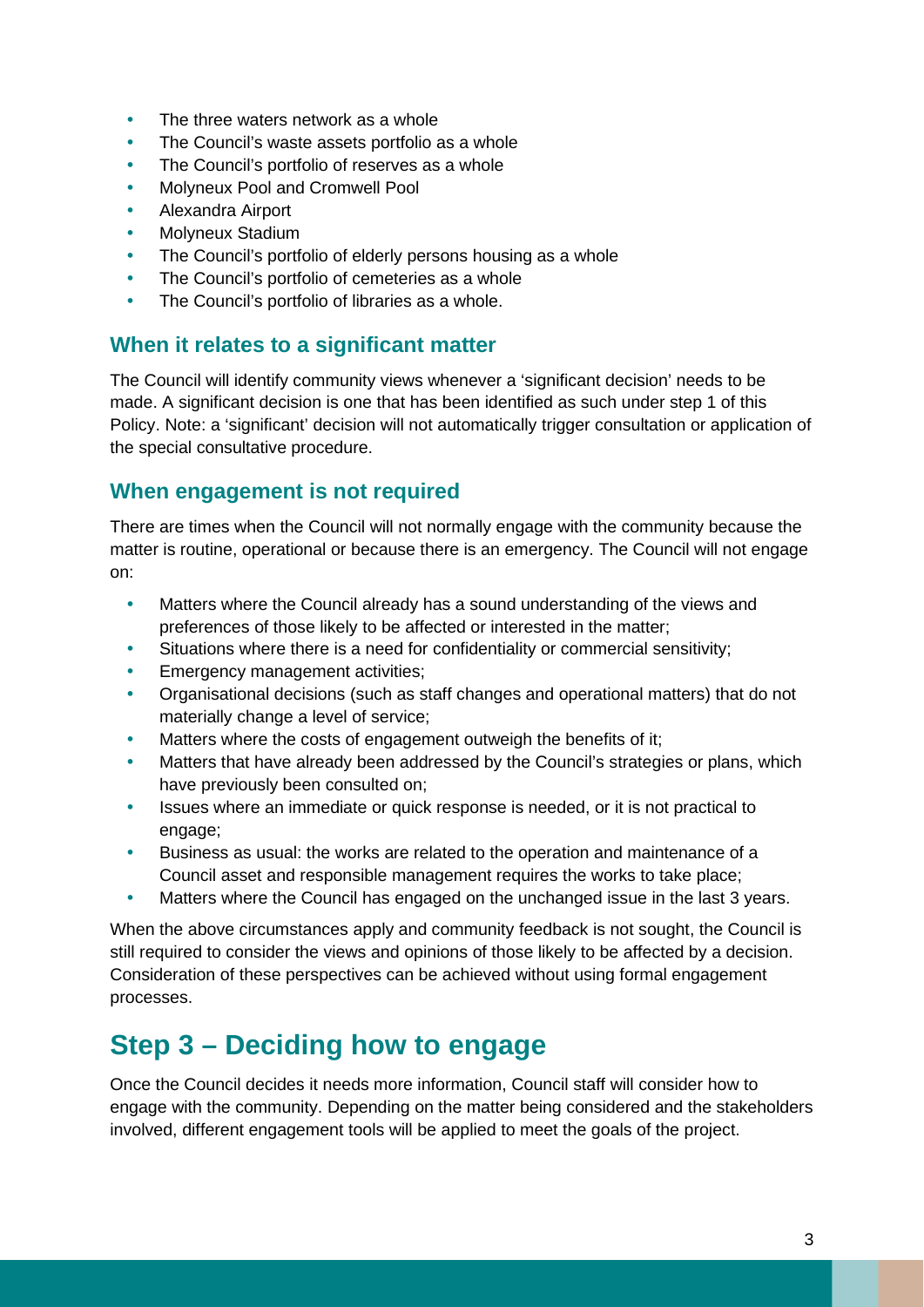# **Choosing an approach**

It is important that the approach to engagement responds to the circumstances of an individual project and is tailored to support its underlying goals. Projects should consider the following factors when determining the methods of engagement to be used:

- Community focus: Central Otago communities are at the core of the Council's purpose and objectives, and engagement will reflect the need for community input into council decision making.
- Flexibility: it is important the Council can adapt engagement processes to suit a project and its target audience. This involves both looking to previous methods which have worked well and being open to new and developing methods of engagement.
- Legislative requirements: sometimes legislation will prescribe the approach to engagement on a particular issue.
- The role of elected members: engagement processes should recognise the valued role of elected representatives as voices of the communities they represent.

#### **Consultation or engagement**

Consultation involves obtaining public feedback on proposals, but it is only one form of engagement. The Council regularly consults communities through processes such as the Long-term Plan, which determines the Council's strategic direction.

Engagement is a broader and ongoing process of sharing information with the community and seeking its feedback, with the purpose of involving the community in the process of decision making. This process may include a more formal consultation process to meet legal requirements. The Council takes a spectrum-based approach to engagement which is set out in Table 1.

## **The level of engagement**

Using the International Association of Public Participation's engagement spectrum as a basis, the methods of engagement adopted by the Council before it decides may depend on whether:

- The matter is of low or no significance and there may be a very small group of people affected by or with an interest in the decision. The Council is unlikely to engage on these matters;
- The matter is significant to a relatively small group of people or is of low impact to many. The group should be informed about the problem, alternatives and solutions so that any concerns they have are understood;
- The matter is significant not only to a small group of people particularly affected but also to the wider community who may have an interest in the decision to be made. The community may be informed, consulted and/or involved to seek feedback;
- For more significant matters, the Council may elect to collaborate, or partner with a community in any aspect of a decision including the development of potential options. This is more likely to occur when there is a distinct group of affected or particularly interested people.

Depending on the level of significance and the nature of the situation, a range of engagement methods may be used to empower communities to participate in the decisionmaking process. The various levels of engagement are elaborated on in Table 1 below.